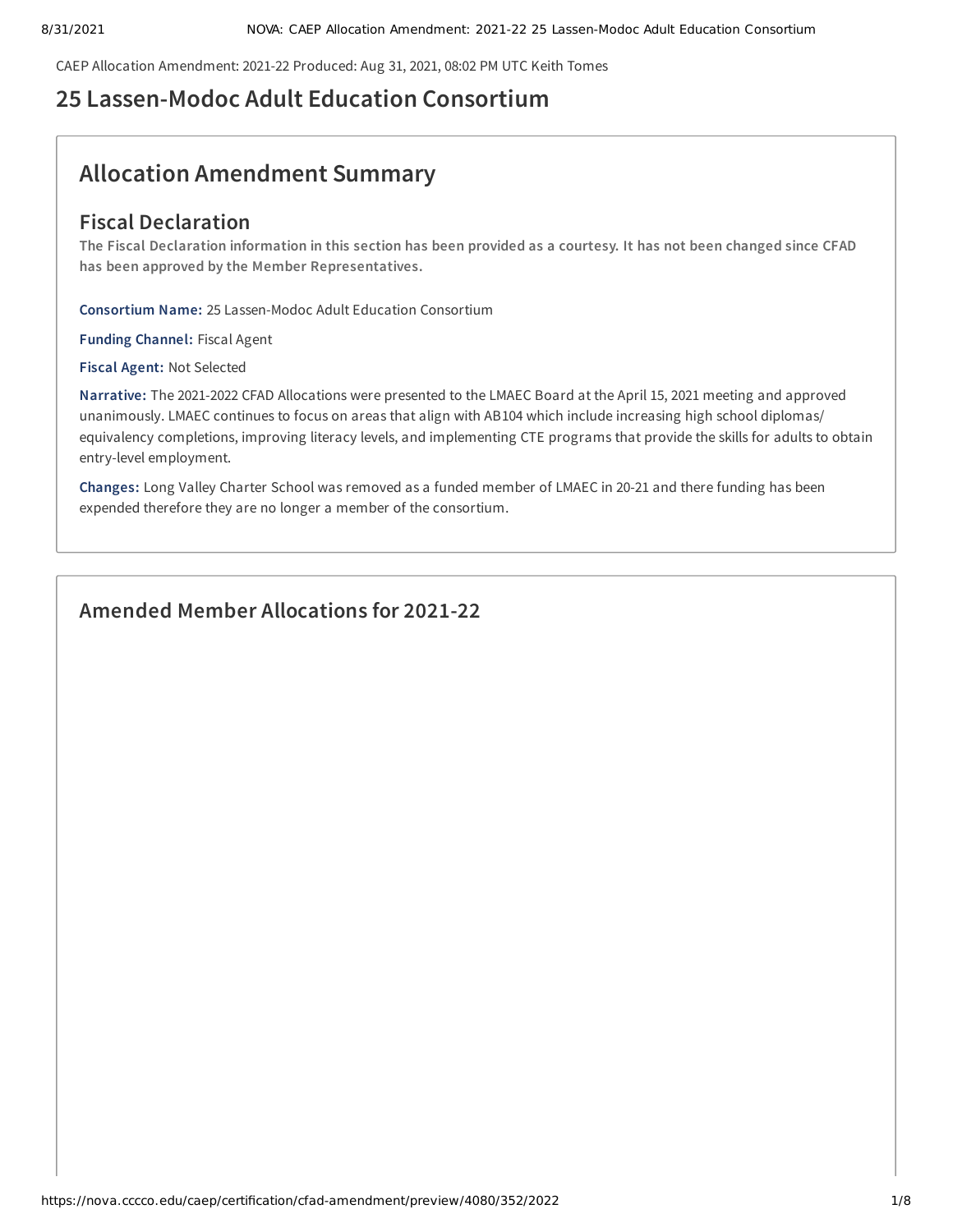| <b>Member Agency</b>                 | <b>Amended Allocation</b> | <b>Adjustment Made</b> |
|--------------------------------------|---------------------------|------------------------|
| <b>Big Valley Joint Unified</b>      | \$25,288                  | \$359                  |
| <b>Fort Sage Unified</b>             | \$43,936                  | \$624                  |
| <b>Lassen CCD</b>                    | \$536,345                 | $-56,600$              |
| Lassen Co. Office of Education       | \$77,993                  | \$1,109                |
| <b>Lassen Union High</b>             | \$72,732                  | \$1,034                |
| <b>Modoc Co. Office of Education</b> | \$77,993                  | \$1,109                |
| <b>Modoc Joint Unified</b>           | \$31,197                  | \$443                  |
| Ravendale-Termo Elementary           | \$0                       |                        |
| <b>Shaffer Union Elementary</b>      | \$57,195                  | \$813                  |
| <b>Surprise Valley Joint Unified</b> | \$20,798                  | \$296                  |
| <b>Susanville Elementary</b>         | \$0                       |                        |
| <b>Westwood Unified</b>              | \$57,195                  | \$813                  |
| <b>Total Allocated to Members</b>    | \$1,000,672               |                        |
| <b>Total CAEP Funds</b>              | \$1,000,672               |                        |
| Total Remaining (Must be \$0)        | \$0                       |                        |

# **Member Agencies**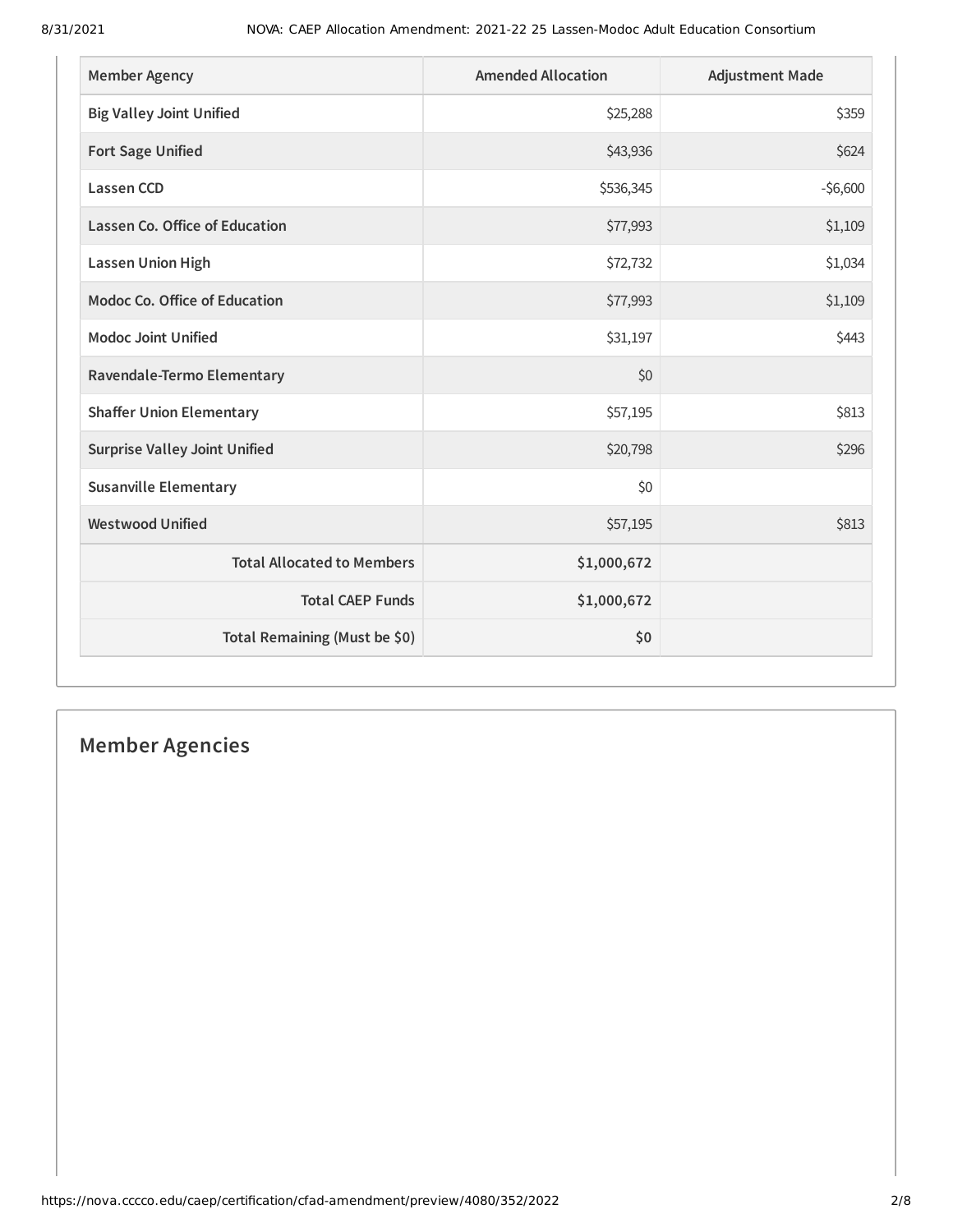| <b>Member Agency</b>                 | <b>Member Type</b>                  | Contact                                     | Phone                       |
|--------------------------------------|-------------------------------------|---------------------------------------------|-----------------------------|
| <b>Big Valley Joint Unified</b>      | Unified School District             | Paula Silva                                 | (530) 294-5231              |
| <b>Fort Sage Unified</b>             | Unified School District             | Heather Von Ins                             | (530) 827-2129 ext:<br>6502 |
| Lassen CCD                           | <b>District</b>                     | <b>Susan Rentfrow</b>                       | (530) 257-6181 ext:<br>8708 |
| Lassen Co. Office of Education       | County Office of Education<br>(COE) | Patricia Gunderson                          | $(530)$ 257-2196            |
| Lassen Union High                    | High School District                | Mrs. Cori Shields                           | $(530)$ 251-1194            |
| Long Valley Charter                  | Charter                             | Carol Growdon                               | (530) 257-6181 ext:<br>8997 |
| Modoc Co. Office of Education        | County Office of Education<br>(COE) | Mike Martin                                 | (530) 233-7101              |
| <b>Shaffer Union Elementary</b>      | <b>Elementary School District</b>   | Dianne Parady                               | $(530)$ 254-6577            |
| <b>Surprise Valley Joint Unified</b> | Unified School District             | <b>BillieJo Young</b>                       |                             |
| <b>Westwood Unified</b>              | Unified School District             | Michael Altenburg                           |                             |
| <b>Modoc Joint Unified</b>           | Unified School District             | Tom O'Malley                                | (530) 233-7201              |
| Ravendale-Termo Elementary           | <b>Elementary School District</b>   | Jason Waddell                               | (530) 257-8200              |
| <b>Susanville Elementary</b>         | Elementary School District          | Jason Waddell Susanville School<br>District | (530) 257-8200              |

# **Certification & Assurances**

By clicking "Approve" on the approval cards below, you are certifying the CFAD as well as confirming that you and ALL consortium members agree to the Assurances listed below.

## **Assurances**

 $\mathbf 0$ 

## **Membership & Decision-Making**

- I certify that any community college district, school district, or county office of education, or any joint powers authority consisting of community college districts, school districts, county offices of education, or a combination of these, located within the boundaries of the adult education region shall be permitted to join the consortium as a member (EC 84905 (a) (b). (See Membership Box above).
- I certify that only members as described above (and in EC 84905) are allowed to join my consortium as members and participate in decision making and approvals whether in a public meeting, or via the NOVA planning, budgeting & expense reporting system.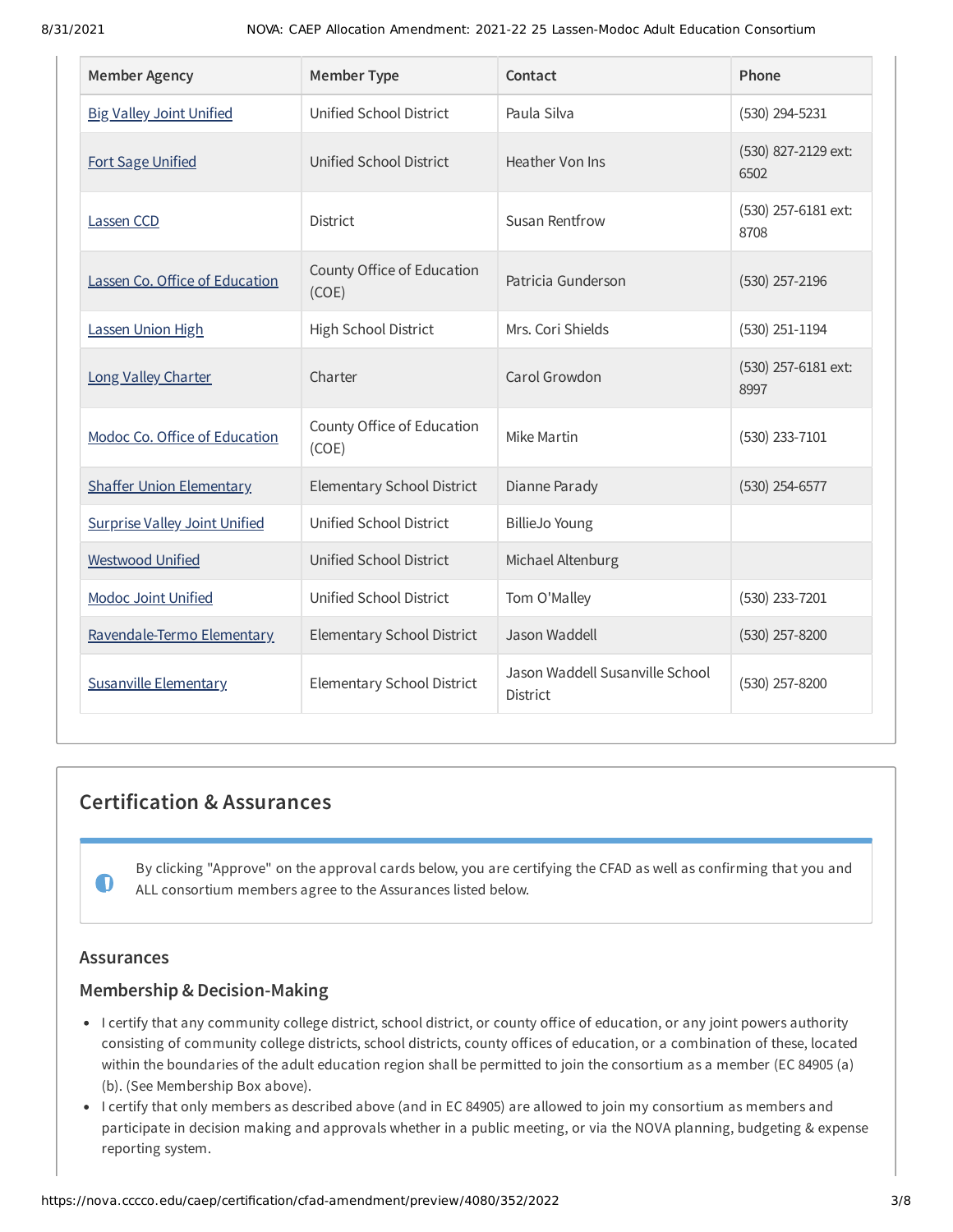#### 8/31/2021 NOVA: CAEP Allocation Amendment: 2021-22 25 Lassen-Modoc Adult Education Consortium

- I certify that as a condition of joining a consortium, as a member, I shall commit to reporting any funds (as described in EC 84916) available to that member for the purposes of education and workforce services for adults and the uses of those funds through the annual Program Area exercise in NOVA for reporting leveraged funds, and instructional hours.
- I certify that as a member of the consortium my district shall be represented only by an official designated by the governing board of the member (EC 84905 (c)).
- I certify that as a member of the consortium, I shall participate in any decision made by the consortium (EC 84905 (d)(1)  $(A)$ ).
- I certify that all decision made by the consortium and its members is final (EC 84905 (d)(1)(F)).
- I certify that I will adhere to the consortium rules and procedures and, as agreed upon by the consortium members, to any additional by-laws, charters, etc.

## **Public Meetings**

- I certify that a proposed decision is considered at an open, properly noticed public meeting of the consortium at which members of the public may comment (EC 84905  $(d)(1)(B)$ ).
- I certify that the consortium has provided the public with adequate notice of a proposed decision and considered any comments submitted by members of the public, and any comments submitted by members of the public have been distributed publicly (EC 84905  $(d)(1)(C)$ ).
- I certify that the consortium has requested comments regarding a proposed decision from other entities located in the adult education region that provide education and workforce services for adults (EC 84905 (d)(1)(D)(i)).
- I certify that the consortium has requested comments regarding a proposed decision from other entities located in the adult education region that provide education and workforce services for adults (EC 84905 (d)(1)(D)(i)).
- I certify that the consortium has considered input provided by pupils, teachers employed by local educational agencies, community college faculty, principals, administrators, classified staff, and the local bargaining units of the school districts and community college districts before it makes a decision (EC 84905 (d)(1)(E)).
- I certify that in addition to the meeting requirements listed in EC 84905, and as agreed upon by the consortium members, that I will follow the public meeting requirements listed in the Ralph M. Brown Act as the Brown Act applies to the governing body of any "local body created by state or federal statute." (Ed. Code, section 54952.)

# **Reporting Requirements**

- I certify that I will participate in completing and updating any consortium long range and/or short range planning efforts and/or budget work plans (EC 84906, 84914(a)).
- I certify that all CAEP expenses have been expended in the CAEP seven program areas, and services provided are consistent with the 3-year plan, the annual plan, and my district's work plan & budget as submitted in NOVA (EC 84913 (1-7), 84906, 8914(a)).
- I certify that my expenditures of CAEP funds match the objectives/activities included in the annual plan and the member work plan (EC 84906, 84914(a)).
- I certify that my expenditures of CAEP funds adhere to the allowable uses of funds as identified in the CAEP Fiscal Management Guide.
- I certify that I will report student level enrollment data and outcomes as prescribed by the State CAEP Office (EC 84920).
- I certify that I will share financial expenditure and progress reports with the members of my regional consortium.
- I certify that I understand that as a member if I do not meet any of these items I have certified, I will be deemed an ineffective member which may result in a loss or reduction of CAEP funding (EC 84914(b)).
- I certify that all CAEP expenses have been expended only for the education of persons 18 years of age or older (EC 84901(a)).

### **Lassen Co. Office of Education - Member Representative**

**Patricia Gunderson** [pgunderson@lcoe.org](mailto:pgunderson@lcoe.org) (530) 257-2196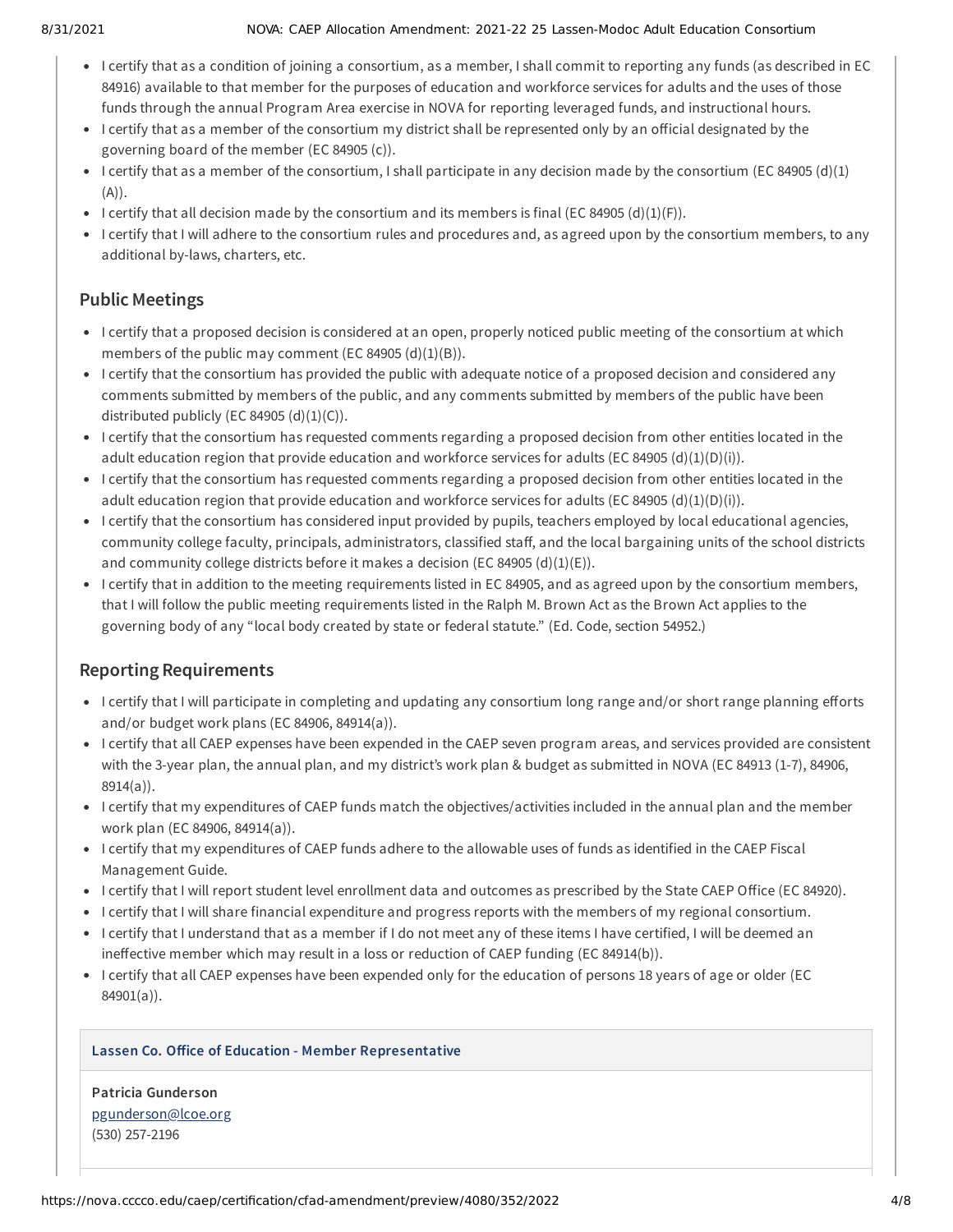#### Approved by Pa tricia Gunder son

#### **08/26/2021 08:48 AM PDT**

#### **Big Valley Joint Unified - Member Representative**

**Paula Silva** Superintendent/Principal [psilva@bigvalleyschool.org](mailto:psilva@bigvalleyschool.org) (530) 294-5231

**Dianne Parady** Chief Business Official [dparady@bigvalleyschool.org](mailto:dparady@bigvalleyschool.org) (530) 254-6577

Approved by Paula Silva

## **08/26/2021 07:53 AM PDT**

#### **Lassen Union High - Member Representative**

**Cori Shields** CBO [cori.shields@lassenhigh.org](mailto:cori.shields@lassenhigh.org) (530) 251-1194

**Morgan Nugent** Superintendent/Principal [morgan.nugent@lassenhigh.org](mailto:morgan.nugent@lassenhigh.org) (530) 250-5324 ext: 2142

#### Approved by Morgan Nugent

#### **08/31/2021 12:47 PM PDT**

#### **Ravendale-Termo Elementary - Member Representative**

**Jason Waddell** Superintendent [jwaddell@juniperridge.org](mailto:jwaddell@juniperridge.org) (530) 257-8200

#### Approved by Ja son Waddell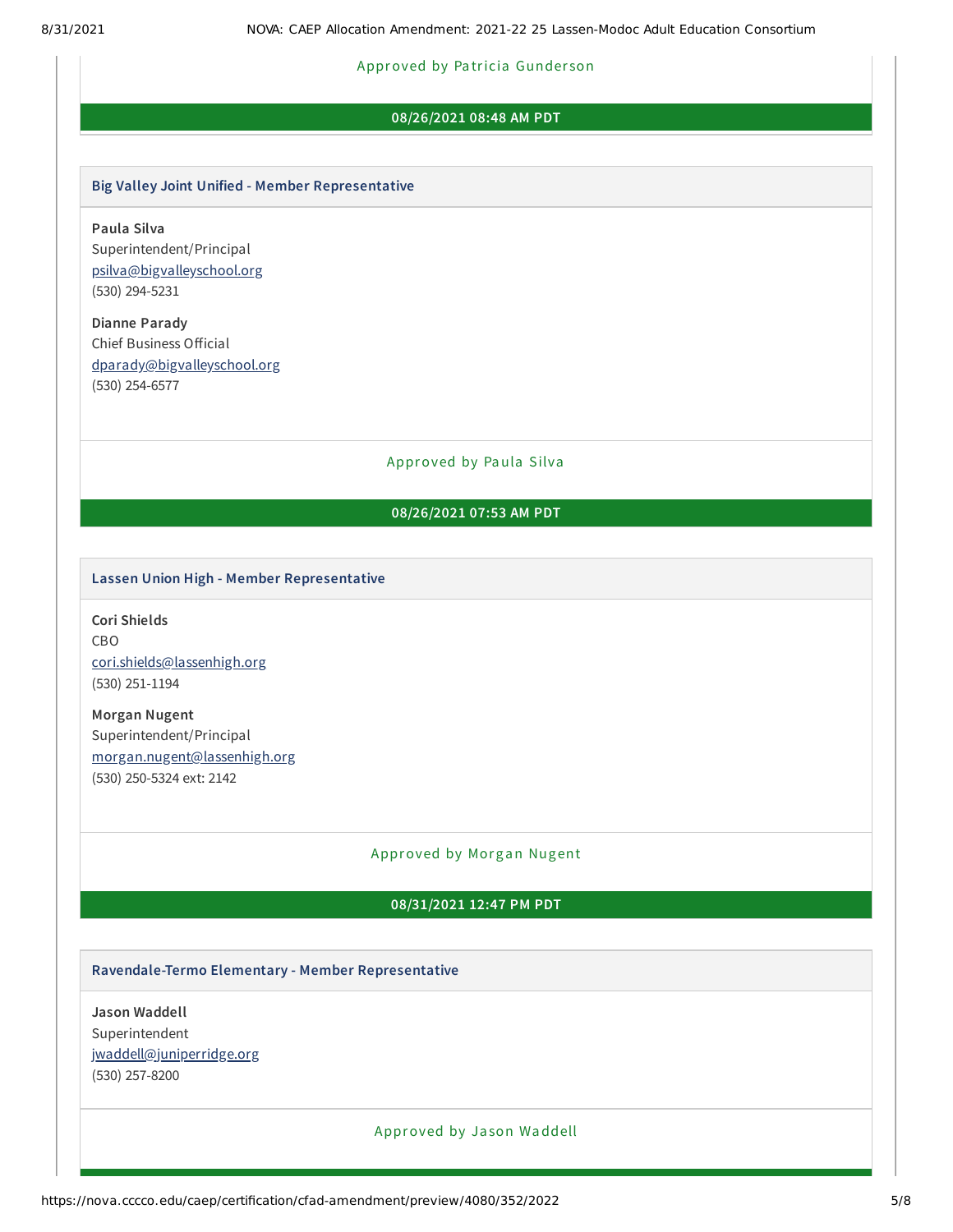#### **08/26/2021 10:07 AM PDT**

#### **Shaffer Union Elementary - Member Representative**

#### **Dianne Parady**

Chief Business Official [dparady@shafferschool.com](mailto:dparady@shafferschool.com) (530) 254-6577

**Joshua Blackburn** [jblackburn@shafferschool.com](mailto:jblackburn@shafferschool.com)

#### Approved by Joshua Blackburn

#### **08/30/2021 04:32 PM PDT**

#### **Susanville Elementary - Member Representative**

**Jason Waddell** Superintendent [jwaddell@susanvillesd.org](mailto:jwaddell@susanvillesd.org) (530) 257-8200

Approved by Ja son Waddell Susanville School District

## **08/26/2021 10:00 AM PDT**

#### **Westwood Unified - Member Representative**

**Michael Altenburg** [maltenburg@westwoodusd.org](mailto:maltenburg@westwoodusd.org)

**Krissy House**

Chief Business Official [khouse@westwoodusd.org](mailto:khouse@westwoodusd.org) (530) 256-2311 ext: 4715

#### Approved by Krissy House

#### **08/30/2021 04:47 PM PDT**

#### **Fort Sage Unified - Member Representative**

**Heather Von Ins** Chief Business Officer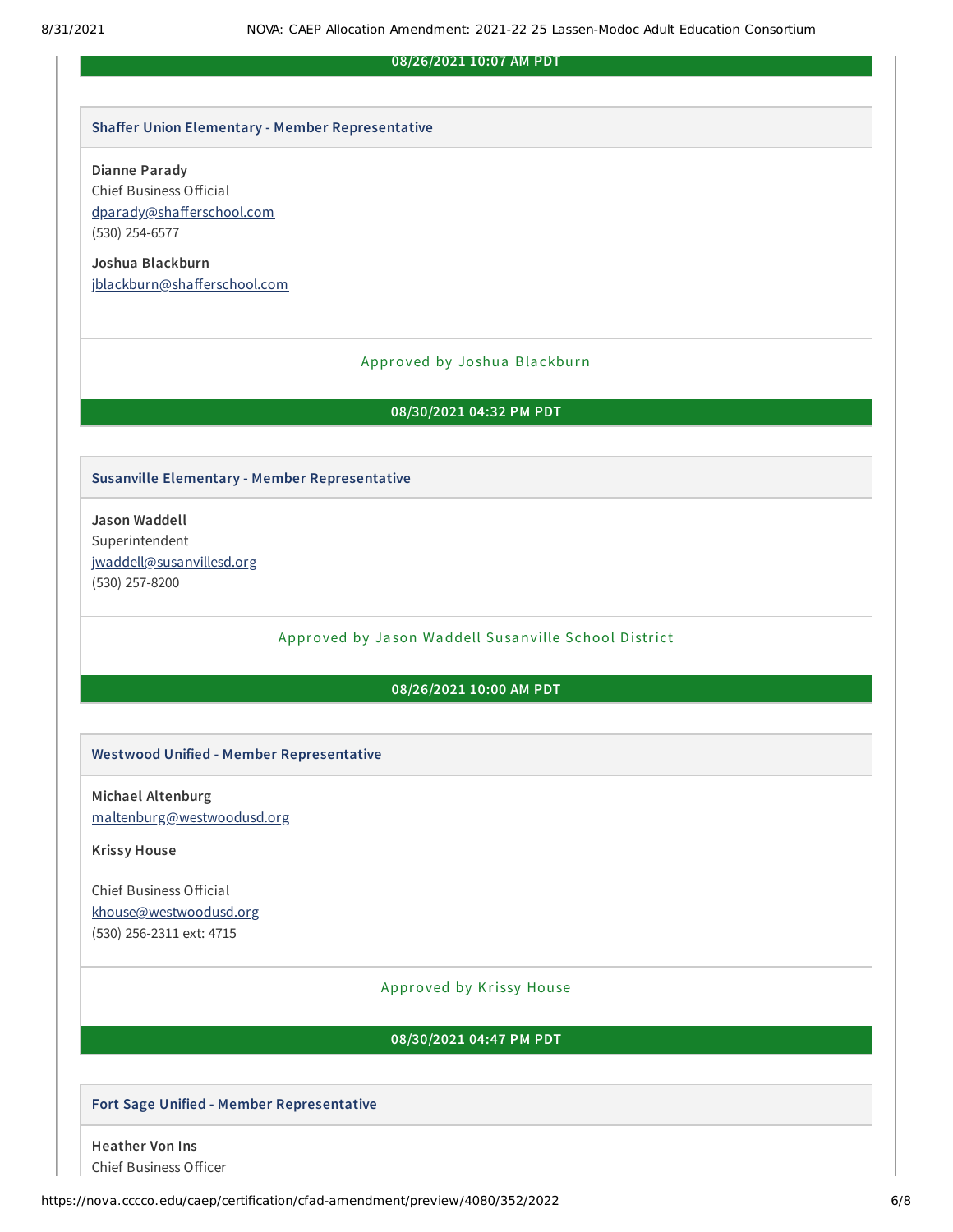[hvonins@fortsage.org](mailto:hvonins@fortsage.org) (530) 827-2129 ext: 6502

**Keith Tomes** Superintendent [ktomes@fortsage.org](mailto:ktomes@fortsage.org) (530) 827-2129 ext: 6500

#### Approved by Dr. Keith Tomes

#### **08/31/2021 01:02 PM PDT**

#### **Lassen CCD - Member Representative**

**Susan Rentfrow** Accountant III [srentfrow@lassencollege.edu](mailto:srentfrow@lassencollege.edu) (530) 257-6181 ext: 8708

**Carol Growdon** [cgrowdon@lassencollege.edu](mailto:cgrowdon@lassencollege.edu) (530) 257-6181 ext: 8997

**Roxanna Haynes** Dean of Instruction [rhaynes@lassencollege.edu](mailto:rhaynes@lassencollege.edu) (530) 257-6181

### Approved by Roxanna Haynes

#### **08/26/2021 12:48 PM PDT**

#### **Modoc Co. Office of Education - Member Representative**

**Mike Martin** [mmartin@modoccoe.org](mailto:mmartin@modoccoe.org) (530) 233-7101

**Leslie Corder** Director of Fiscal Services [lcorder@modoccoe.k12.ca.us](mailto:lcorder@modoccoe.k12.ca.us) (530) 233-7104

Approved by Mike Martin

**08/25/2021 05:24 PM PDT**